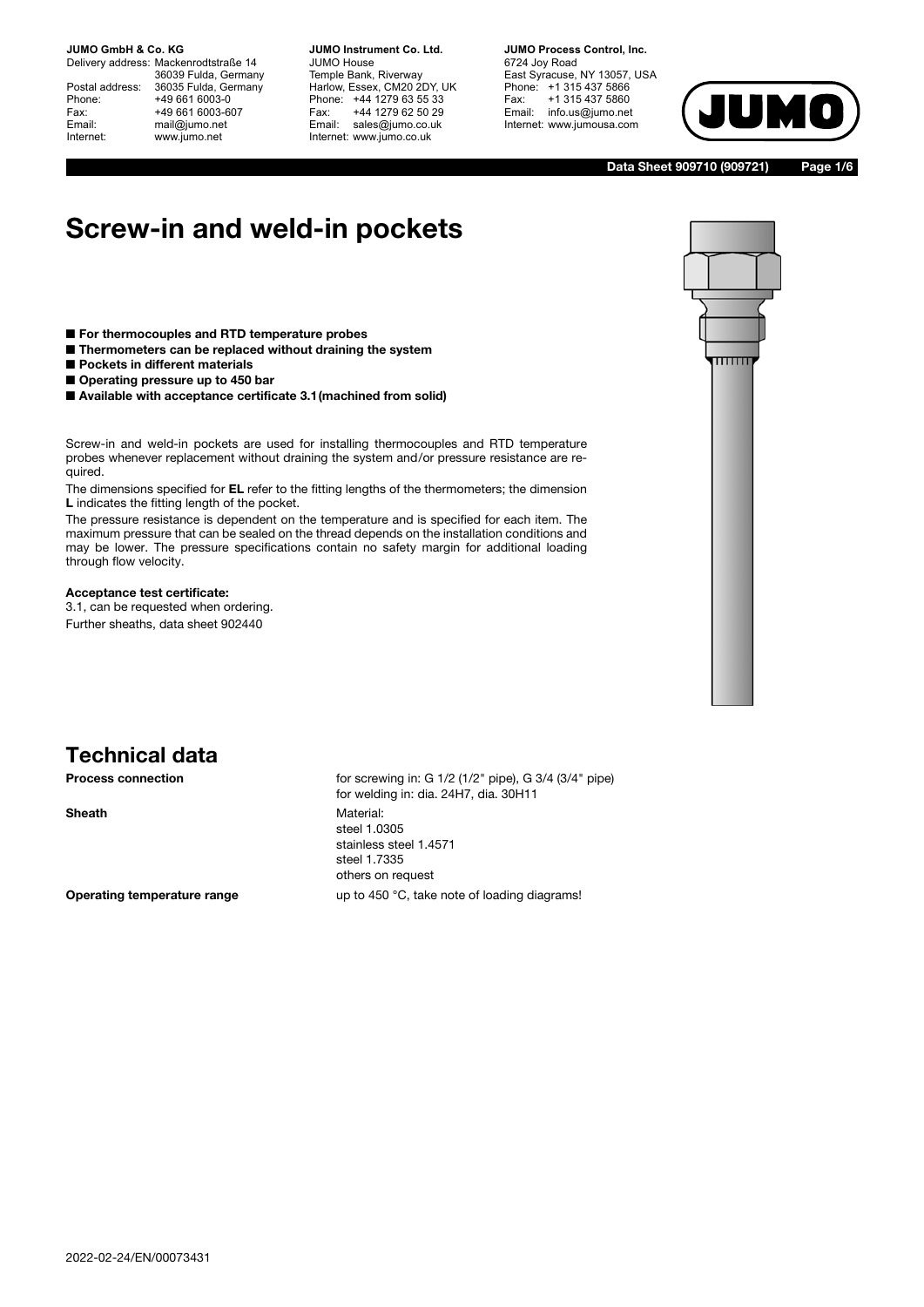Delivery address: Mackenrodtstraße 14 36039 Fulda, Germany Postal address: 36035 Fulda, Germany Postal address: 36035 Fulda, Ge<br>
Phone: +49 661 6003-0<br>
Fax: +49 661 6003-6<br>
Email: mail@jumo.net +49 661 6003-607 mail@jumo.net Internet: www.jumo.net

**JUMO Instrument Co. Ltd.** JUMO House Temple Bank, Riverway Harlow, Essex, CM20 2DY, UK Phone: +44 1279 63 55 33 Fax: +44 1279 62 50 29 Email: sales@jumo.co.uk Internet: www.jumo.co.uk

**JUMO Process Control, Inc.** 6724 Joy Road East Syracuse, NY 13057, USA Phone: +1 315 437 5866 Fax: +1 315 437 5860 Email: info.us@jumo.net Internet: www.jumousa.com



**Data Sheet 909710 (909721) Page 2/6**

### **Dimensions**







#### **Basic type 909710/10 Basic type 909710/11**

M<sub>18x1.5</sub>  $\mathfrak{S}$ 



**Basic type 909712/50 Basic type 909712/51**

**Basic type 909712/15 Basic type 909712/20**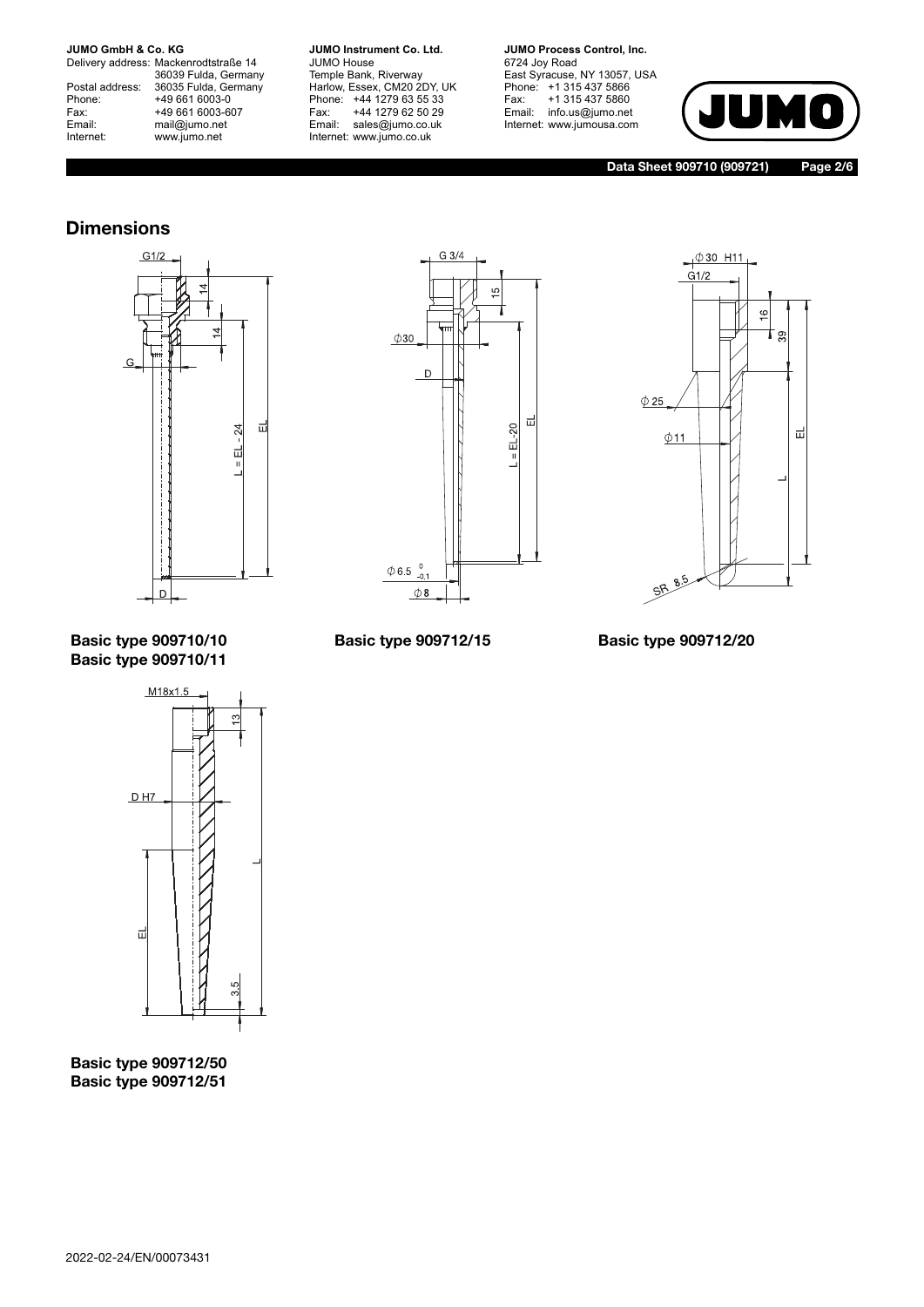Delivery address: Mackenrodtstraße 14 36039 Fulda, Germany Postal address: 36035 Fulda, Germany Phone: +49 661 6003-0 Fax: +49 661 6003-607<br>Email: +49 661 6003-607 mail@jumo.net Internet: www.jumo.net

**JUMO Instrument Co. Ltd.** JUMO House Temple Bank, Riverway Harlow, Essex, CM20 2DY, UK Phone: +44 1279 63 55 33 Fax: +44 1279 62 50 29 Email: sales@jumo.co.uk Internet: www.jumo.co.uk

**JUMO Process Control, Inc.** 6724 Joy Road East Syracuse, NY 13057, USA

Phone: +1 315 437 5866 Fax: +1 315 437 5860 Email: info.us@jumo.net Internet: www.jumousa.com



**Data Sheet 909710 (909721) Page 3/6**

#### **Loading diagrams**



#### **Loading of sheaths Form D according to 43763 Basic type 909712/50 and /51**

Sheath: st. steel X6 CrNiMoTi 17 12 2, Material Ref. 1.4571

Sheaths D1 and D4: Permissible flow velocity for air, water, superhtd. steam: up to 60 m/sec

Sheaths D2 and D5: Permissible flow velocity for air: up to 60 m/sec for water, superheated steam: up to 30 m/sec



#### **Loading on sheaths Form D according to 43763 Basic type 909712/50 and /51**

Sheath: steel 13 CrMo 44, Material Ref. 1.7335

Permissible flow velocity for air and superheated steam: up to 60 m/sec

Loading in water: up to 450 bar and up to 5 m/sec



#### **Load limits on sheaths, for various sheath dimensions**

The diagram shows the load limits (guide values) for different sheath dimensions. The maximum pressure loading of cylindrical sheaths is shown in relation to the wall thickness with different sheath diameters. The data refer to sheaths in stainless steel 1.4571, fitting length 100 mm, flow velocity 10 m/sec in air or 4 m/sec in water and a temperature range from -20 to +100 °C. A safety factor of 1.8 has been taken into account. For higher temperatures, or different materials, the maximum pressure loading has to be reduced by the percentage values given in the table.

| <b>Material</b> | Temperature     | <b>Reduction</b> |
|-----------------|-----------------|------------------|
| CrNi<br>1.4571  | up to +200 °C   | $-10%$           |
| CrNi<br>1.4571  | up to $+300$ °C | $-20%$           |
| CrNi<br>1.4571  | up to $+400$ °C | $-25\%$          |
| CrNi<br>1.4571  | up to $+500$ °C | $-30\%$          |
| CuZn<br>2.0401  | up to $+100$ °C | $-15%$           |
| CuZn<br>2.0401  | up to $+175$ °C | $-60%$           |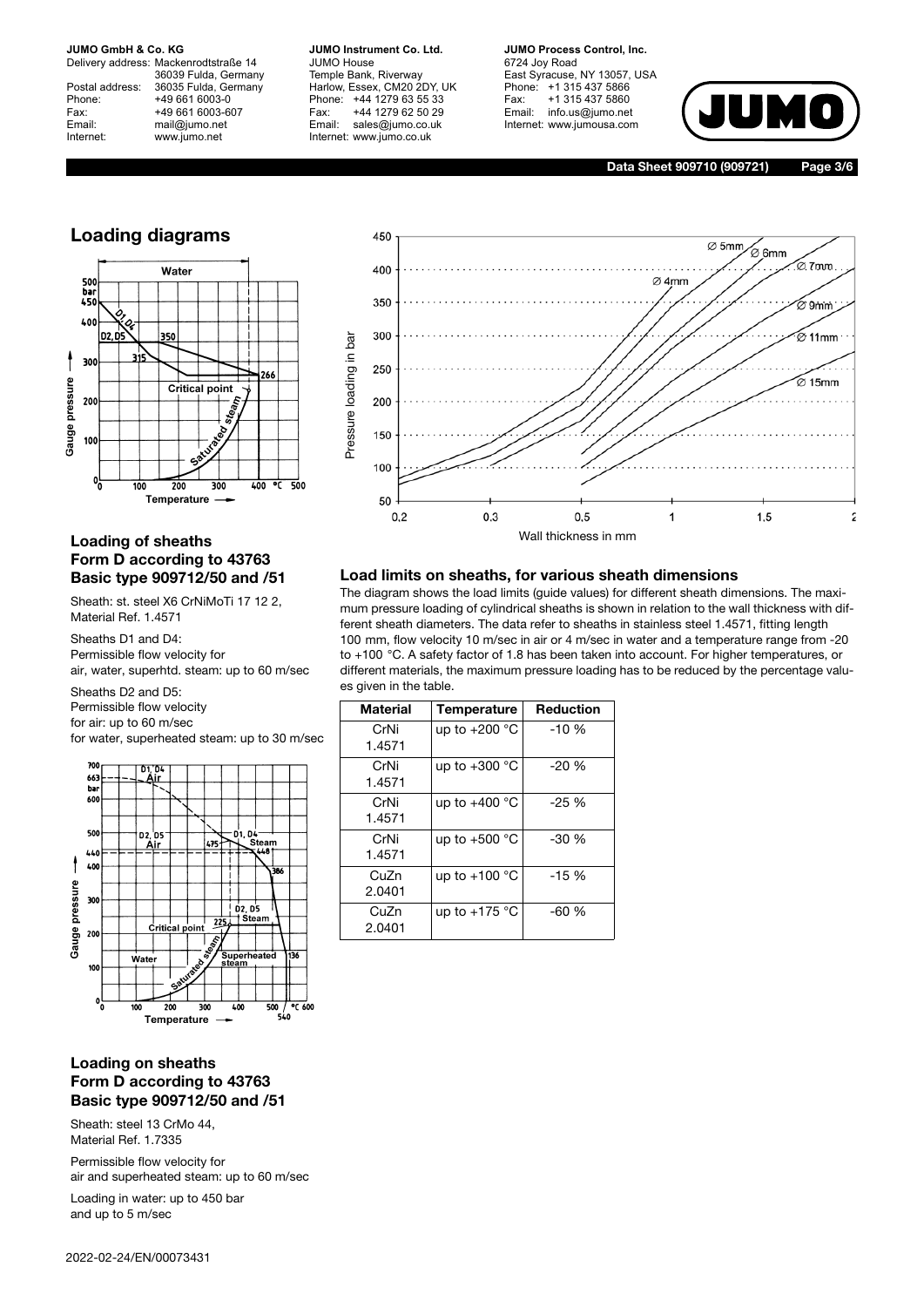Delivery address: Mackenrodtstraße 14 36039 Fulda, Germany Postal address: 36035 Fulda, Germany Phone: +49 661 6003-0<br>
Fax: +49 661 6003-6<br>
Email: mail@jumo.net +49 661 6003-607 mail@jumo.net Internet: www.jumo.net

**JUMO Instrument Co. Ltd.** JUMO House Temple Bank, Riverway Harlow, Essex, CM20 2DY, UK Phone: +44 1279 63 55 33 Fax: +44 1279 62 50 29 Email: sales@jumo.co.uk Internet: www.jumo.co.uk

**JUMO Process Control, Inc.** 6724 Joy Road East Syracuse, NY 13057, USA Phone: +1 315 437 5866 Fax: +1 315 437 5860 Email: info.us@jumo.net Internet: www.jumousa.com



**Data Sheet 909710 (909721) Page 4/6**

#### **Order details: Screw-in pockets**

|                               |                             | (1) | <b>Basic type</b>                                                                                                       |            |            |           |            |
|-------------------------------|-----------------------------|-----|-------------------------------------------------------------------------------------------------------------------------|------------|------------|-----------|------------|
|                               | 909710/10                   |     | Screw-in pocket, cylindrical,<br>with female thread G 1/2 (1/2" pipe)<br>(similar according to 16179 Form D)            | o          |            |           |            |
|                               | 909710/11                   |     | Screw-in pocket, cylindrical,<br>with female thread G 1/2 (1/2" pipe)<br>(DIN 16179 Form D)                             | $\Box$     |            |           |            |
| $x \mid x$                    | 848                         | (2) | Operating temperature in °C (also see loading diagram)<br>0 to 400 °C                                                   |            |            |           |            |
| x                             | 8<br>13                     | (3) | Sheath diameter D in mm<br>outside diameter 8 mm/inside diameter 6.2 mm<br>outside diameter 13 mm/inside diameter 11 mm |            |            |           |            |
| $x \times$<br>X<br>$x \mid x$ | 100<br>150<br>160<br>250    | (4) | Fitting length EL in mm<br>$100 \text{ mm}$<br>150 mm<br>160 mm<br>250 mm                                               |            |            |           |            |
| $x \times$                    | 104                         | (5) | <b>Process connection</b><br>screw fitting G 1/2 (1/2" pipe thread)                                                     |            |            |           |            |
| $x \times$                    | 26                          | (6) | <b>Sheath material</b><br>stainless steel 1.4571 (max. 400 °C)                                                          |            |            |           |            |
| $x \mid x$                    | 000                         | (7) | <b>Extra codes</b><br>none                                                                                              |            |            |           |            |
|                               | Order code<br>Order example |     | (2)<br>(1)<br>(3)<br>909710/10<br>848<br>8                                                                              | (4)<br>100 | (5)<br>104 | (6)<br>26 | (7)<br>000 |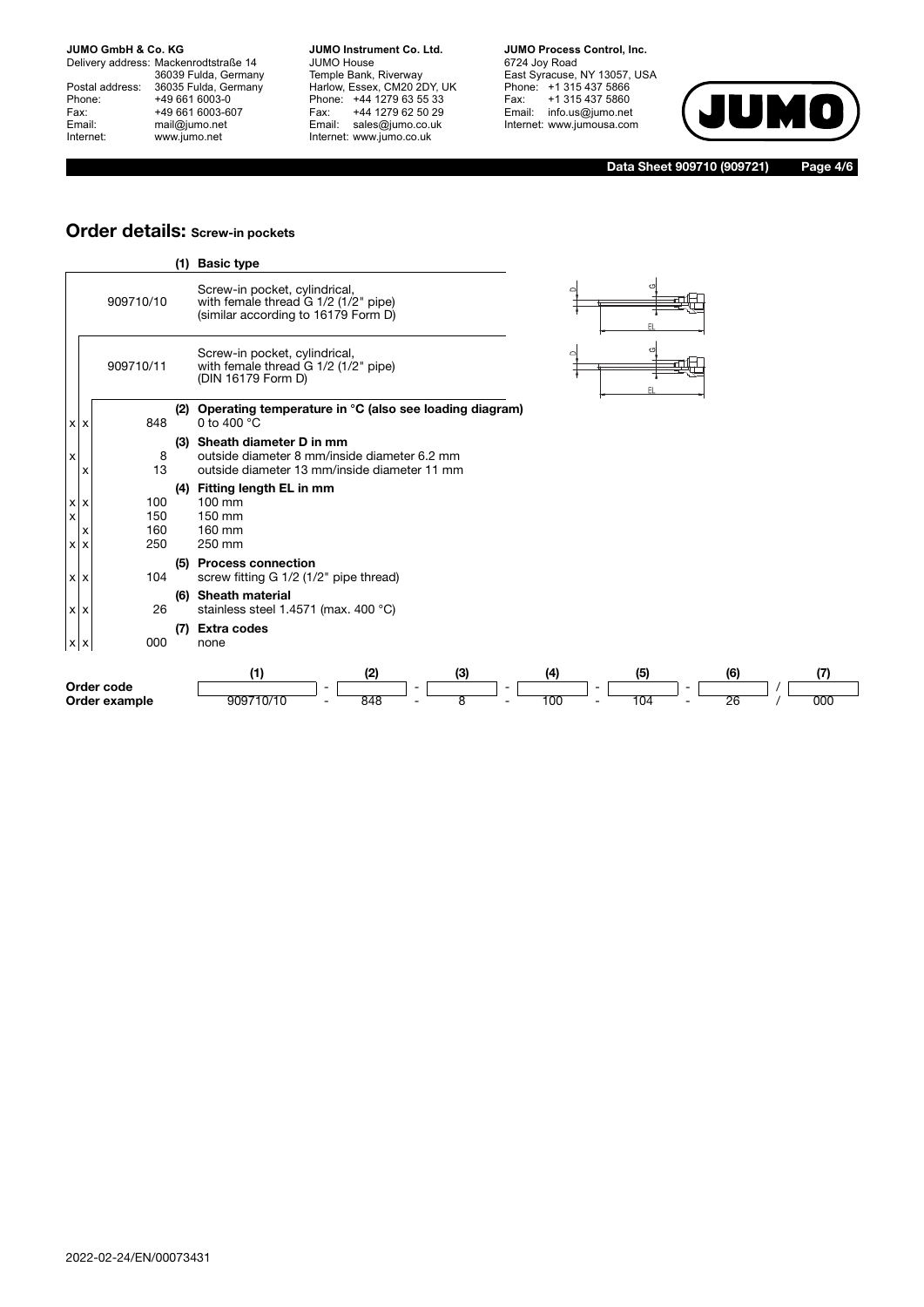Delivery address: Mackenrodtstraße 14 36039 Fulda, Germany Postal address: 36035 Fulda, Germany Phone: +49 661 6003-0<br>
Fax: +49 661 6003-6<br>
Email: mail@jumo.net +49 661 6003-607 mail@jumo.net Internet: www.jumo.net

**JUMO Instrument Co. Ltd.** JUMO House Temple Bank, Riverway Harlow, Essex, CM20 2DY, UK Phone: +44 1279 63 55 33 Fax: +44 1279 62 50 29 Email: sales@jumo.co.uk Internet: www.jumo.co.uk

**JUMO Process Control, Inc.** 6724 Joy Road East Syracuse, NY 13057, USA Phone: +1 315 437 5866 Fax: +1 315 437 5860

Email: info.us@jumo.net Internet: www.jumousa.com



**Data Sheet 909710 (909721) Page 5/6**

#### **Order details: Weld-in pockets**

|                                                             |                                |                                               |                             |                                                                      |     | (1) Basic type                                                                                                                                                                                                                                 |
|-------------------------------------------------------------|--------------------------------|-----------------------------------------------|-----------------------------|----------------------------------------------------------------------|-----|------------------------------------------------------------------------------------------------------------------------------------------------------------------------------------------------------------------------------------------------|
|                                                             |                                |                                               | 909712/15                   |                                                                      |     | Weld-in pocket, tapered,<br>with male thread G 3/4 (3/4" pipe)<br>and acceptance test certificate 3.1 material<br>EL                                                                                                                           |
|                                                             |                                |                                               | 909712/20                   |                                                                      |     | Weld-in pocket, tapered,<br>with female thread G 1/2 (1/2" pipe)<br>(DIN 16179 Form S)<br>EL                                                                                                                                                   |
|                                                             |                                |                                               | 909712/50                   |                                                                      |     | Weld-in pocket,<br>with female thread M 18x1.5<br>EL<br>(DIN 43763 Form D1/D2)                                                                                                                                                                 |
|                                                             |                                |                                               | 909712/51                   |                                                                      |     | Weld-in pocket,<br>with female thread M 18x1.5<br>FI.<br>(DIN 43763 Form D4/D5)                                                                                                                                                                |
|                                                             |                                | $x \mid x \mid x \mid x$<br>$x \mid x \mid x$ |                             | 848<br>854                                                           | (2) | Operating temperature in °C (also see loading diagram)<br>0 to 400 °C<br>0 to 500 °C                                                                                                                                                           |
| x                                                           | Х                              | $x \mid x$                                    |                             | 12<br>24<br>25                                                       |     | (3) Sheath diameter D in mm<br>outside diameter 12 mm stepped down to 8 mm/inside diameter 6.5 mm<br>outside diameter 24 mm stepped down to 12.5 mm/inside diameter 7 mm<br>outside diameter 25 mm stepped down to 17 mm/inside diameter 11 mm |
| x<br>$\pmb{\mathsf{x}}$<br>$\pmb{\times}$<br>$\pmb{\times}$ | $\boldsymbol{\mathsf{x}}$<br>x | х<br>х<br>х<br>X                              | 1235 (200)                  | 65 (140)<br>65 (200)<br>100<br>125 (260)<br>160<br>190<br>220<br>250 |     | (4) Fitting length EL in mm<br>65 mm (L = 140 mm) <sup>1</sup> (Form D1)<br>65 mm (L = 200 mm) (Form D4)<br>$100 \text{ mm}$<br>125 mm (L = 200 mm) (Form D2)<br>125 mm (L = 260 mm) (Form D5)<br>160 mm<br>190 mm<br>220 mm<br>250 mm         |
|                                                             |                                | $x \mid x \mid x \mid x$                      |                             | 000                                                                  |     | (5) Process connection<br>weld-in pocket                                                                                                                                                                                                       |
| x                                                           |                                | $x \times x$<br>$x \mid x \mid x$             |                             | 03<br>26<br>36                                                       |     | (6) Sheath material<br>steel 1.0305<br>stainless steel 1.4571 (max. 400 °C)<br>steel 1.7335 (max. 500 °C)                                                                                                                                      |
|                                                             | <b>XX</b><br>x                 | X<br>X<br>$\boldsymbol{\mathsf{x}}$           |                             | 000<br>374                                                           |     | (7) Extra codes<br>none<br>acceptance test certificate 3.1 material                                                                                                                                                                            |
|                                                             |                                |                                               | Order code<br>Order example |                                                                      |     | (1)<br>(7)<br>(2)<br>(3)<br>(4)<br>(5)<br>(6)<br>000<br>909712/15<br>848<br>100<br>03                                                                                                                                                          |

 $1$  Example: 65 mm (L = 140 mm); 65 mm = EL taper, 140 mm = L pocket.